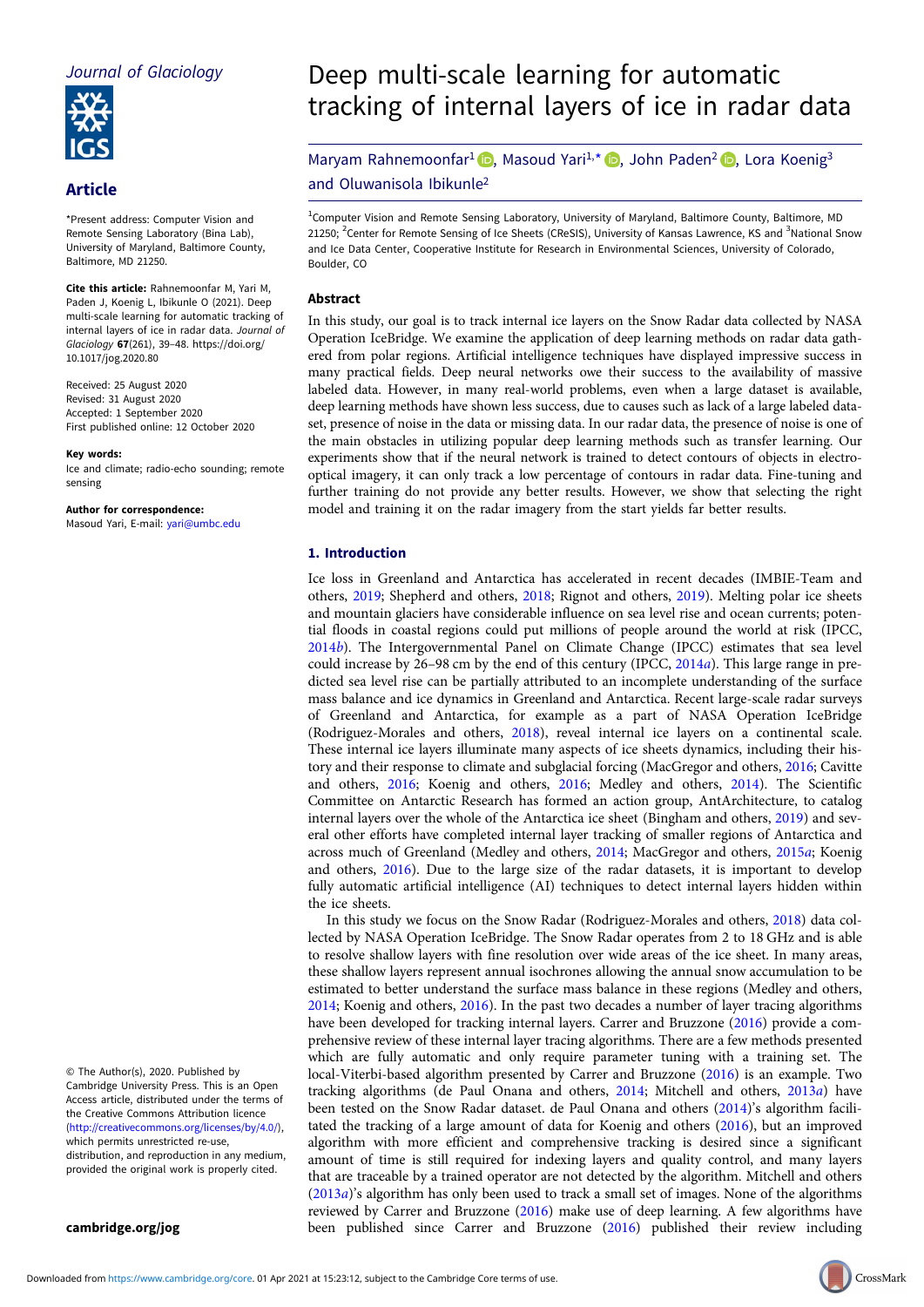Rahnemoonfar and others ([2016](#page-8-0), [2017](#page-8-0)b); Xu and others ([2018\)](#page-9-0); Rahnemoonfar and others ([2019](#page-8-0)b); and Berger and others ([2019](#page-7-0)). Some of these more recently published algorithms use deep learning (Xu and others, [2018](#page-9-0); Kamangir and others, [2018;](#page-8-0) Rahnemoonfar and others, [2019](#page-8-0)b), but they focus on tracking the ice surface and ice bottom. Internal layer tracking is generally more difficult because there are many layers, the layers may be closely spaced, and the number of layers is not known. For this reason, algorithms designed for the surface and bottom only are not well suited for internal layer tracking without adaptation. Although a comprehensive intercomparison of existing algorithms on a common dataset would be of value, the focus of this present work is to introduce an internal layer tracking algorithm based on deep learning. A short version of this work is presented in Yari and others ([2019](#page-9-0)) and also Yari and others ([2020\)](#page-9-0). A simulation result of internal ice layers based on deep learning is presented in Rahnemoonfar and others ([2020\)](#page-8-0).

The advancement of AI techniques in recent years has had a great impact on our approaches to data analysis. Deep learning, in particular, has shown great success in many areas of practical interest such as classification (Krizhevsky and others, [2012](#page-8-0)a; Szegedy and others, [2015](#page-9-0)a; Sheppard and Rahnemoonfar, [2017\)](#page-8-0), object recognition (Girshick and others, [2014](#page-8-0); Hariharan and others, [2014](#page-8-0)), counting (Rahnemoonfar and Sheppard, [2017](#page-8-0)a, [2017](#page-8-0); Rahnemoonfar and others, [2019](#page-8-0)a) and semantic segmentation (Farabet and others, [2013;](#page-8-0) Mostajabi and others, [2015](#page-8-0); Rahnemoonfar and others, [2018;](#page-8-0) Rahnemoonfar and Dobbs, [2019\)](#page-8-0). Despite their progress, these algorithms are limited mainly to optical imagery. Non-optical sensors such as radars present a great challenge due to coherent noise in the data. The goal of this work is to test the capability of a deep neural network to track ice-sheet internal layers. We experiment with a deep learning architecture and training strategies that have shown great success in other areas of computer vision.

#### 2. Related works

Several semi-automated and automated methods exist for surface and bottom tracking in radar images (Crandall and others, [2012](#page-8-0); Lee and others, [2014,](#page-8-0) Mitchell and others; Mitchell and others [2013](#page-8-0)a; [2013](#page-8-0)b, Rahnemoonfar and others; Rahnemoonfar and others; Rahnemoonfar and others [2016;](#page-8-0) [2017](#page-8-0)a; [2017](#page-8-0)b). As mentioned above, tracking internal layers is a significantly different and generally more difficult task because of the large number of layers in close proximity and the number of layers is unknown. Panton ([2014](#page-8-0)) describes a semi-automatic method for tracing internal layers in radio echograms based on the Viterbi algorithm. The algorithm was tested on a relatively short 423 line-km radar depth sounder dataset and showed promising results, but still relied on the use of manually labeled seed points. MacGregor and others  $(2015b)$  $(2015b)$  $(2015b)$  transform the images so that the layers are flattened by using an internal layer slope field. The flattened layers are then tracked with a simple snake algorithm that tracks the peak power column to column. The simple algorithm works well when the layers are contiguous (no gaps in the layer) and flat, but still requires some user input to seed the snake algorithm. Two methods are used to generate the slope fields. One is a phase coherent method that uses a matched filter for specular layer scattering to estimate the layer slopes. Although this algorithm works well for specular (coherent) layers, some layers, including those typically detected by the Snow Radar, are not coherent scatterers and therefore an algorithm relying on phase coherence from column to column is not likely to work well. MacGregor and others ([2015](#page-8-0)b) also use a method that works on incoherent scatterers based on Sime and others ([2011\)](#page-8-0) which uses filtering, thresholding and feature extraction to estimate layer slopes from the slopes

of the features. Using this process of flattening and the simple snake algorithm, the task took a couple years to complete and although many layers were tracked in the imagery that was analyzed, there are still untraced layers due to time limitations. de Paul Onana and others [\(2014](#page-8-0)) describe an algorithm that relies on surface flattening, filtering for horizontal features and automated peak finding to seed layers. The method is largely automated, but still required a manual step to index layers. The algorithm is generally not able to track all human-detectable layers and especially struggles with layers with larger slopes relative to the surface. Carrer and Bruzzone [\(2016\)](#page-7-0) present a locally applied Viterbi algorithm which works well with ice sounder data collected on the Mars north polar ice cap. This method is fully automated after an initial training phase. To the best of our knowledge, there are no internal layer tracking algorithms that utilize deep learning techniques.

Most traditional approaches to edge and contour detection problems fundamentally make use of image spatial derivative operators. Since the derivative operators possess high-pass characteristics of the image, they can effectively enhance edges in an image and make them more pronounced. The downfall of the derivative operator, however, is that it is susceptible to noise. Now in order to reduce the sensitivity of derivative operators to noise, one can employ regularization filters, such as a Gaussian filter. Traditional edge detectors, such as Canny [\(1986\)](#page-7-0) and Marr and Hildreth ([1980](#page-8-0)), are prime examples of edge detectors that combine regularization with derivative operators.

Traditional edge detection techniques are based on handcrafted feature engineering and cannot be applied to a large-scale dataset. In recent years, there have been several deep learning techniques for contour detection in optical imagery (Shen and others, [2015;](#page-8-0) Bertasius and others, [2015](#page-7-0); Xie and Tu, [2015;](#page-9-0) Liu and Lew, [2016](#page-8-0); Liu and others, [2017](#page-8-0)). The pioneering deep learning techniques use fully connected layers so they are limited to images with fixed sizes. However, recent deep learning techniques focus more on fully convolutional networks and multi-scale features to extract both local and global information from the image. There are two main types of network structures to generate multi-scale features. The primary option is to resize the original image and pass it to the network and then combine the results. The more intelligent way is to extract multi-scale features through the hidden layers in a deep neural network; Holistically nested Edge Detection (HED) (Xie and Tu, [2015](#page-9-0)), Relaxed Deep Supervision (RDS) (Liu and Lew, [2016](#page-8-0)) and Richer Convolutional Features (RCF) (Liu and others, [2017](#page-8-0)) are among the second approach. The early layers in the deep neural network extract the local and detailed information while the last layers extract the global information. Since our radar data are noisy, we have implemented a multi-scale edge detection technique which can extract both local and global information and at the same time address the noise issue.

### 3. Dataset

We analyze Snow Radar (Rodriguez-Morales and others, [2018](#page-8-0)) images produced by the Center for Remote Sensing of Ice Sheets for NASA Operation IceBridge. The Snow Radar is a profiling instrument which produces vertical sounding images of snow layers over ice sheets and ice caps. The radar signal is sensitive to shallow annual snow density changes that occur in the top few tens of meters of ice due to the seasonal transitions from summer to winter; this density change results in a snow permittivity change at the interface that scatters the radar signal which is measured by the radar's receiver. For training our network we used the output of semi-supervised layer tracking from de Paul Onana and others ([2014\)](#page-8-0). The layers were quality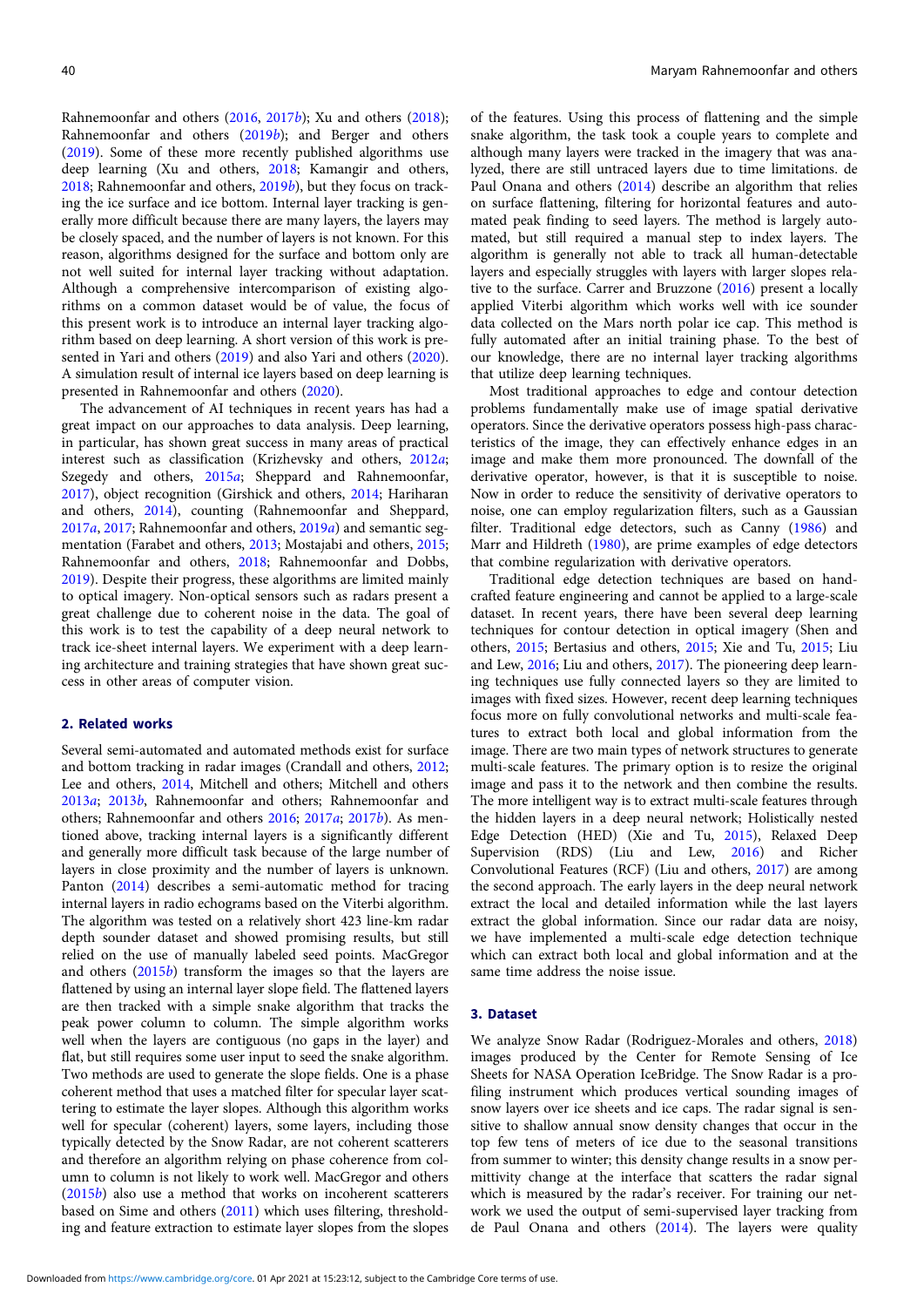controlled by a human analyst for Koenig and others [\(2016](#page-8-0)). This included correcting layers, adding missing layers and deleting layers which were in error or too difficult to interpret with sufficient confidence as annual layers. While the tracking is largely comprehensive, there are some layers that are not tracked. In some cases, layers were removed if they were thought to be caused by something other than the annual layer indicating the transition from summer to fall. In other cases, layers that could be tracked by the analyst may not have been due to perceived value in tracking the layer, difficulty to track the layer in question, and time constraints to complete the work. In total, we use 93700 line-km of images collected over Greenland during the 2012 field season that were tracked by Koenig and others ([2016](#page-8-0)). The images we use have the same preprocessing steps applied as described in Koenig and others [\(2016](#page-8-0)) which includes filtering, decimation and surface flattening. The filtering operates on incoherent power detected data, helps to denoise the data and is analagous to multilooking. The 2012 field season includes coverage of most of Greenland and the dataset is well representative of Snow Radar image variability.

In one of our experiments we used synthetic data for training. The synthetic dataset models the layers as the superposition of many point targets. The scattered signal from each point target is represented by a weighted sinc function. The weight for each sinc function is a complex Gaussian random variable. The thickness of each layer represents the separation between interfaces and is generated by a smoothed Gaussian random process. The mean thickness or separation decreases slightly with depth and starts at 75 pixels for the first layer. The standard deviation of the random process is 10% of the mean thickness. The depth of a layer results from the summation of the thickness of the layer and all layers above it. For each column of the image, the scattered signal for each layer is created by summing the contribution of 100 point targets spread slightly in range. The spreading in range is generated from the summation of a Gaussian distribution and an exponential distribution to simulate the spread of the scatterers over several range bins as well as the backscatter fall-off from each layer as a function of cross-track incidence angle. The mean signal power of each layer follows an exponential decay with depth so that deeper layers have weaker signals on average. The images are power detected, filtered and surface flattened similar to the real radar data. The various parameters used to generate the data are chosen manually to create images that are similar to the Snow Radar data, but no effort is made to precisely match the Snow Radar image statistics. The synthetic images represent a first-order attempt and although they share some resemblance to the Snow Radar images, they are easily distinguished from them.

#### 4. Convolutional neural networks

Convolutional neural networks (CNN) are a class of deep neural networks that mainly focus on analyzing imagery. CNN comprise various convolutional and pooling (subsampling) layers that can be compared to the visual system of humans. Generally, image data are fed into the network that constitutes an input layer and produces a vector of reasonably distinct features associated to object classes. From input to output layers there are many hidden layers including convolution layers, pooling layers and fully connected layers.

To provide understanding of the activities at each layer in a neural network, some explanation of the various processes is provided below.

Convolution: The main building block of a CNN is a convolutional layer. The parameters of this layer include a set of learnable filters (or kernels), which have a small receptive field, but spread through the full depth of the input. Every filter is convolved along the width and height of the input volume and produces a two-dimensional feature vector of that filter. All the feature vectors generated through different filters are stacked together along the depth dimension to form an output volume of the convolution layer (Bustince and others, [2009\)](#page-7-0). The input to the layer is represented as a tensor and is used in the convolution operation along with the filter kernel. In order to control the number of parameters in convolutional layers, the parameters are shared.

Activation: Activation functions are used to normalize outputs of a neural network. A common activation is the Rectified Linear Unit, also known as ReLU. This function simply calculates the maximum of zero and the output of the neuron. A variation of this activation function is known as the Leaky ReLU. Here, the function calculates the maximum of the output of the neuron and a small constant value multiplied to the output.

Pooling: The pooling layer is a form of non-linear downsampling applied to reduce the size of the feature vectors generated through convolution. The idea is to reduce the number of parameters and the computation required and therefore to control overfitting. Several non-linear functions are available to perform pooling such as max pooling, min pooling and average pooling. Max pooling reports the maximum output within a rectangular neighborhood. Average pooling reports the average output of a rectangular neighborhood.The most common approach to apply pooling is between successive convolution layers.

Fully connected layer: After a series of convolutional and pooling layers, finally the abstract-level reasoning is performed using a fully connected layer. In this layer, neurons have full connections to all the activation outputs in the previous layer, similar to classical neural networks. There can be many fully connected layers before the final output layer.

Regularization: A common way to prevent over-fitting for a network is to employ the concept of dropout. In this method, neurons are randomly ignored in a layer. This essentially makes the network into an ensemble of many possible subnets. Following this method, there is less chance that one neuron will ever be relied upon too heavily.

Classification: For every possible class the network is trained to identify, there will be an output neuron. In order for these outputs to follow a probability distribution, a softmax function is applied after the final output of the network. When softmax is used, all the probabilities will add up to one.

Several deep neural network architectures such as AlexNet (Krizhevsky and others, [2012](#page-8-0)b), VGG-net (Simonyan and Zisserman, [2015](#page-8-0)) GoogLeNet (Szegedy and others, [2015](#page-9-0)b) and Resnet (He and others, [2016](#page-8-0)) have made such significant contributions to the field that they have become widely known standards. AlexNet was the pioneering deep neural network architecture that won the ImageNet Large Scale Visual Recognition Challenge (Deng and others, [2009](#page-8-0)) in 2012. VGGNet won the challenge in 2014 along with GoogLeNet. The VGGNet architecture is depicted in [Figure 1.](#page-3-0) As you can see in this figure, the building blocks of VGGNet includes the convolution, pooling and fully connected layers that were explained previously.

#### 5. Methodology

In this research, we employ a multi-scale learning model to trace snow boundary layers for real radar data. Multi-scale deep learning models are characterized by their use of the so-called sideoutput. [Figure 2](#page-3-0) provides an example of a multi-scale learning model where several side-outputs at different scales are extracted. Each side-output layer is associated with a classifier and an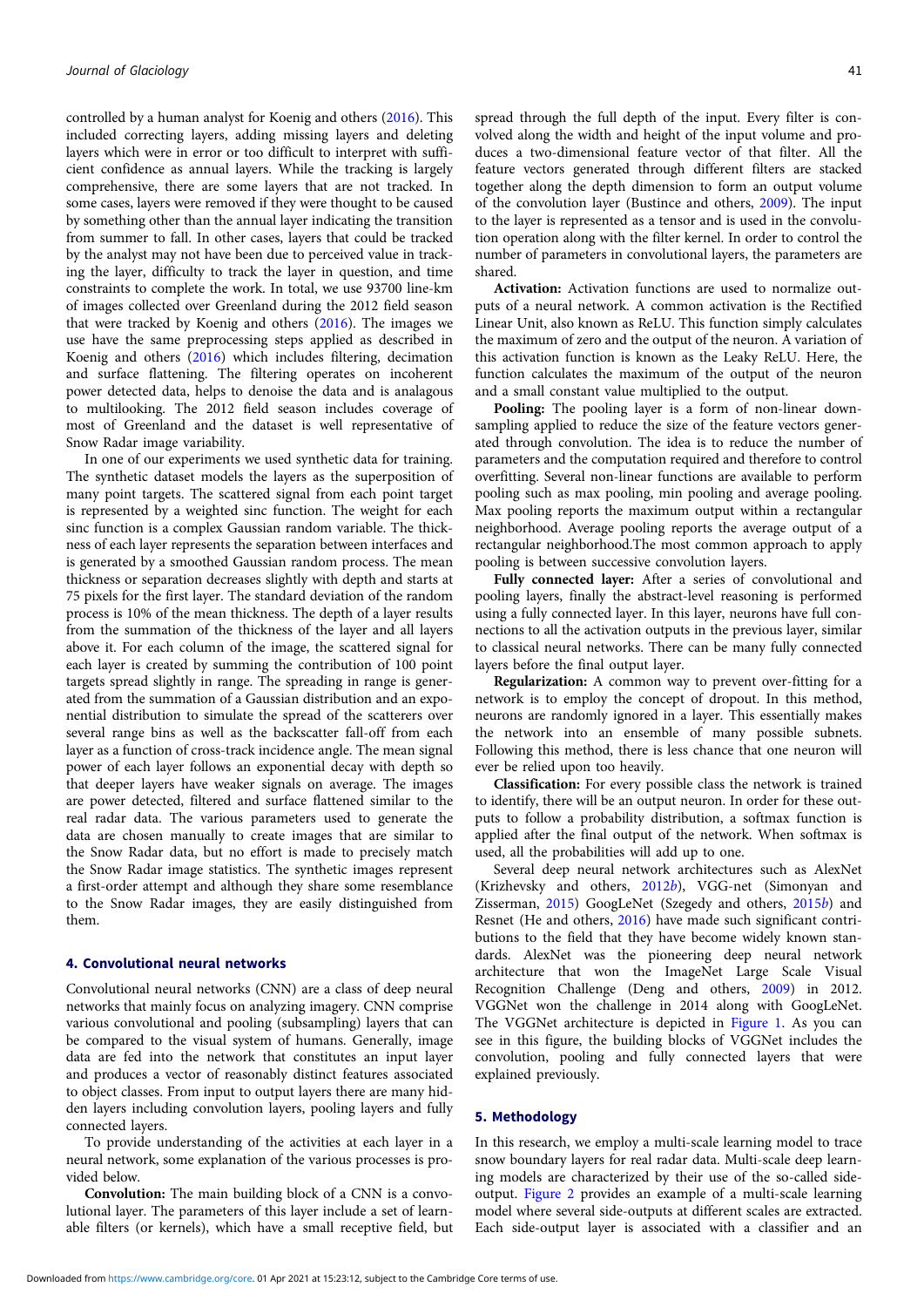<span id="page-3-0"></span>

Fig. 1. The architecture of VGGNet. The orange layers show convolution layers, the red layers are pooling layers, and violet layers are fully connected layers.



Fig. 2. The architecture of a multi-scale convolutional neural network. The orange layers show convolution layers, the red layers are pooling layers, and the blue layer is the fused layer.

objective function. The ensemble of the side-outputs generates a fuse prediction at the final stage and is associated with another objective function. Therefore, the model is equipped with several objective functions and learning components at different scales. In terms of the architecture, we base our construct on an existing architecture to take advantage of pre-trained parameters. This approach is particularly helpful for transfer learning purposes.The multi-scale architecture introduced in (Xie and Tu, [2015](#page-9-0)) takes the VGGNet (Fig. 1) as its parent architecture. Each of the first five blocks of the VGGNet follows the same architecture. It consists of a consecutive number of convolutional layers and activations, followed by a max-polling layer. The maxpooling layer will rescale the image based on the size of the maxpooling feature map. For a two by two max-pooling size, the size of the image will reduce to half the original size in each dimension.

Following the HED model of Xie and Tu [\(2015](#page-9-0)), we extract the side-outputs right before the max-pooling layers and drop the

final fully connected layers of the VGGNet. This way, we end up with five side-outputs which we will fuse at the end to produce the final prediction. As mentioned previously, in addition to our final objective function, we have five other objective functions associated with each side-output. Moreover, the fuse weights are part of the learnable parameters; therefore, the model tries to get the best way of fusing the side-outputs as well. Another advantage of this approach is that it facilitates using the various sized input images.

In mathematical terms, we denote the original data in our training dataset by  $X = \{X_n : n = 1N\}$ , where N is the size of the dataset; we also denote the corresponding boundary data by  $Y = \{Y_n : n = 1N\}$ . The HED model pulls out M side-outputs by  $Y_n^{(m)}$  for  $m = 1M$ , and a final output of the weighted-fusion layer, denoted by  $\widetilde{Y}_n$ . The model includes M image-level loss functions at each side-output layer, denoted by  $\ell_m$  for side-output m, and a loss function at the fusion layer, denoted by  $\ell_f$ . We denote all parameters of the classifier associated with the  $m<sup>th</sup>$  side-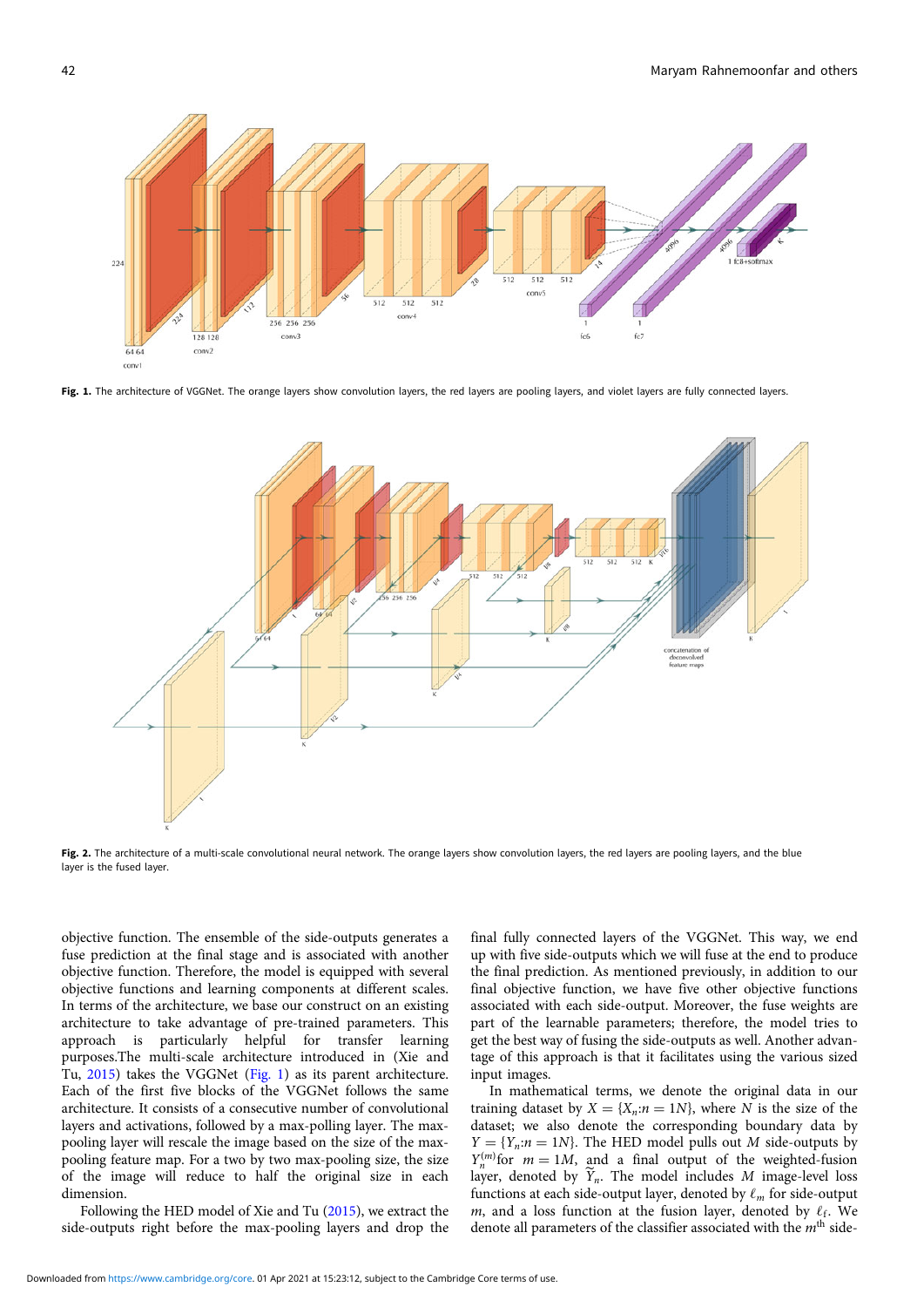<span id="page-4-0"></span>

Fig. 3. (a) The original image. (b) The test result of our model trained on augmented BSDS500. (c) The test result of our model trained on synthetic data. (d) The result of the model trained on ICE2012. (e) The ground truth.



Fig. 4. A test result of the ICE experiment: (a) the original image, (b) the prediction result, (c) the non-maximal suppression result, (d) the ground truth.

output by  $\theta_m$ . Then the loss function  $\ell_m$  is defined as a classbalanced cross-entropy function as in Eqn (1):

$$
\ell_m = \ell_m(\theta_0, \theta_m) = -\beta \sum_{j \in Y^+} \log \left( Pr(y_j = 1 | X; \theta_0, \theta_m) \right)
$$

$$
- (1 - \beta) \sum_{j \in Y_-} \log \left( Pr(y_j = 0 | X; \theta_0, \theta_m) \right)
$$

$$
\tag{1}
$$

where  $\theta_0$  represents all other standard network layer parameters, Y−and Y<sup>+</sup> are the edge and non-edge labels respectively and  $\beta = |Y_-|/|Y|$ . The loss function for the final fusion layer is defined by

$$
\ell_f(\theta, w) = CE(Y, \widetilde{Y}), \tag{2}
$$

where  $CE$  is a cross-entropy loss function that measures dissimilarities of the fused prediction and the ground truth label;  $\theta = (\theta_0, \theta_1, \theta_m)$ , and  $w = (w_1, w_m)$  represents the fusion weights. Putting everything together, the goal is to minimize the following objective function via standard (back-propagation) stochastic gradient descent:

$$
(\theta, w)^* = \operatorname{argmin}\left(\ell_f + \sum_{m=1}^{M} \ell_m\right) \tag{3}
$$

We use a mini-batch gradient descent that computes the gradient of the cost function with respect to the parameters  $\theta$  for the entire training dataset:  $\theta = \theta - \eta \nabla_{\theta} \mathcal{L}(\theta, x^I, y^I)$ . Here we used the symbol  $\theta$  for all parameters. This minimization approach is based on Nesterov accelerated gradient technique as discussed in Sutskever and others ([2013](#page-9-0)):

$$
\nu_t = \mu \nu_{t-1} + \eta \nabla_{\theta} \mathcal{L}(\theta_{t-1} - \mu \nu_{t-1}), \quad \theta_t = \theta_{t-1} - \nu_t \quad (4)
$$

where  $\mu \in [0, 1]$  is the momentum and  $\eta > 0$  is the learning rate, see Sutskever and others ([2013](#page-9-0)).

Input images are not resized for training or testing. Since we get the side-outputs right before applying the max pooling, the size of the first output matches with the original input size. But after applying the max pooling, the second side-output is half the size of the first side-output; likewise, each subsequent sideoutput is going to be half the size of the previous side-output. Therefore, each side-output is generated at a different scale.

In the training process, we have used the following parameters  $\gamma = 0.1$ , learning rate  $\eta = 10^{-6}$  and the momentum  $\mu = 0.9$ . We have also used weight decay rate of  $2 \times 10^{-4}$ .

### 6. Experimental results

In this section we report our experimental results on our dataset. We refer to our real dataset of ice radar imagery, as ICE2012, which consists of 2360 training images and 260 test images. We refer to our synthetic dataset as SYNT\_ICE, which consists of one thousand synthetic images, and use it for the training phase only. For pre-training and transfer learning models, we use the benchmark BSDS500 dataset (Martin and others, [2001](#page-8-0)). We present the results of three main experiments that we carried out.

- (1) BSDS: We trained our model on augmented BSDS500.
- (2) SYNT: We trained the model on the synthetic ice dataset (SYNT\_ICE).
- (3) ICE: We trained the model on ICE2012.

Figure 3 shows the qualitative results for the three experiments on a sample image. Figure 3a shows the input image to our network. In the first experiment, we trained our network on the BSDS500 benchmark dataset and its augmentation. The parameters of the CNN blocks of the model were transferred over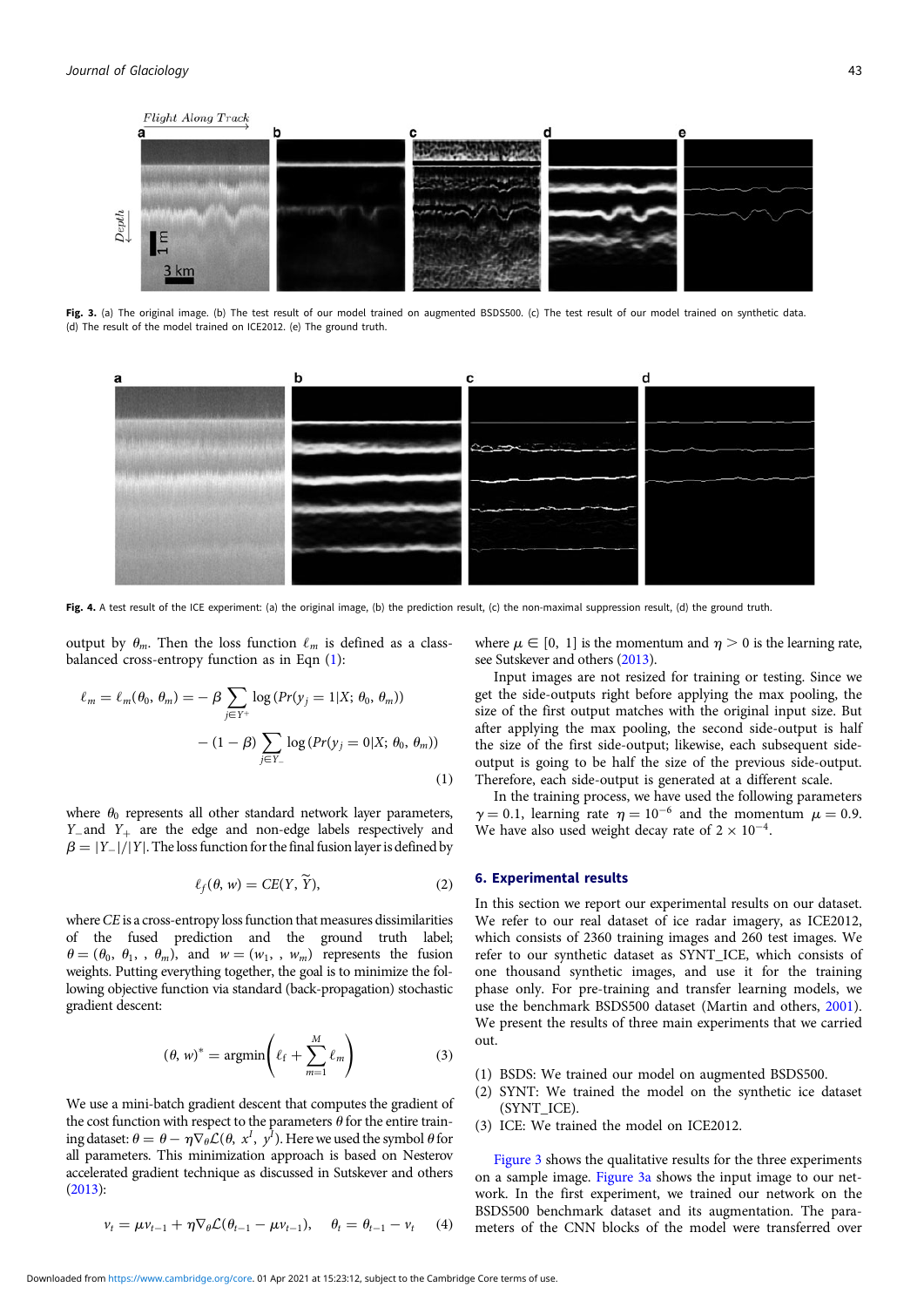<span id="page-5-0"></span>

Fig. 5. From left to right: the first image is the first side-output which is the same size as the original image; the second image is the second side-output which is half the size of the first side-output; likewise the third side-output is half the size of the second side-output and so on. The utmost right image is the fusion of the five side-outputs.



Fig. 6. A test result of the ICE experiment: (a) original image with sharp fluctuations in the layer boundaries, (b) the prediction result, (c) the non-maximal suppression result, (d) the ground-truth.

from the VGGNet trained on the ImageNet dataset. We used the same hyper parameters as used in Xie and Tu ([2015](#page-9-0)) and trained it for 10 epochs. In the testing phase, we applied the trained model on our test dataset. [Figure 3b](#page-4-0) shows the result of this experiment on one of the test images. As one can see in this experiment, we can only detect the top layer (surface) and hardly any internal layers are detected.We did some further experiments with transfer learning techniques, but all of them failed to converge; therefore, we have not included their results in this paper. For instance, we transferred VGG16 parameters and continued training the model on our own dataset, ICE2012. In another experiment, we transferred VGGNet parameters, continued training on BSDS500 with augmentation, and continued training it further on ICE2012. Both experiments failed to converge. In fact both algorithms diverged in very early stages.

The second experiment produced a better result. We trained the model on a synthetic dataset of 1000 images (SYNT\_ICE). [Figure 3c](#page-4-0) shows the result of this experiment on one of the test images. The synthetic data generation process is explained in the Dataset section. As mentioned before, the simulator has not been tuned to match the actual Snow Radar data properties and statistics, but these preliminary results suggest that if we can generate synthetic data with a noise and signal generator better matched to the Snow Radar data, we may be able to achieve good results.The third experiment is conducted on our real dataset, ICE2012, with a random initialization. We notice a considerable improvement in our results. [Figure 3d](#page-4-0) shows the result of this experiment on one of the test images. [Figure 3e](#page-4-0) shows the annotated ground truth contours side by side of the results of our three experiments.

[Figure 4](#page-4-0) shows another sample of our results. In this figure, in addition to the predicted results by our network ([Fig. 4b](#page-4-0)), we have also shown the post-processing results after non-maximal suppression ([Fig. 4c](#page-4-0)). Non-maximal suppression (NMS) (Dollár and Zitnick, [2014](#page-8-0)) results in thinned edge maps. As we can see in [Figure 4](#page-4-0), the original image has five different layers, but only the three top layers are annotated in the ground truth image. With our training strategy, our model has been able to detect all five layers.

As it was pointed out in the previous sections, HED model produces side-outputs in different scales. Figure 5 shows all side outputs of the model and the final fusion for two images. It is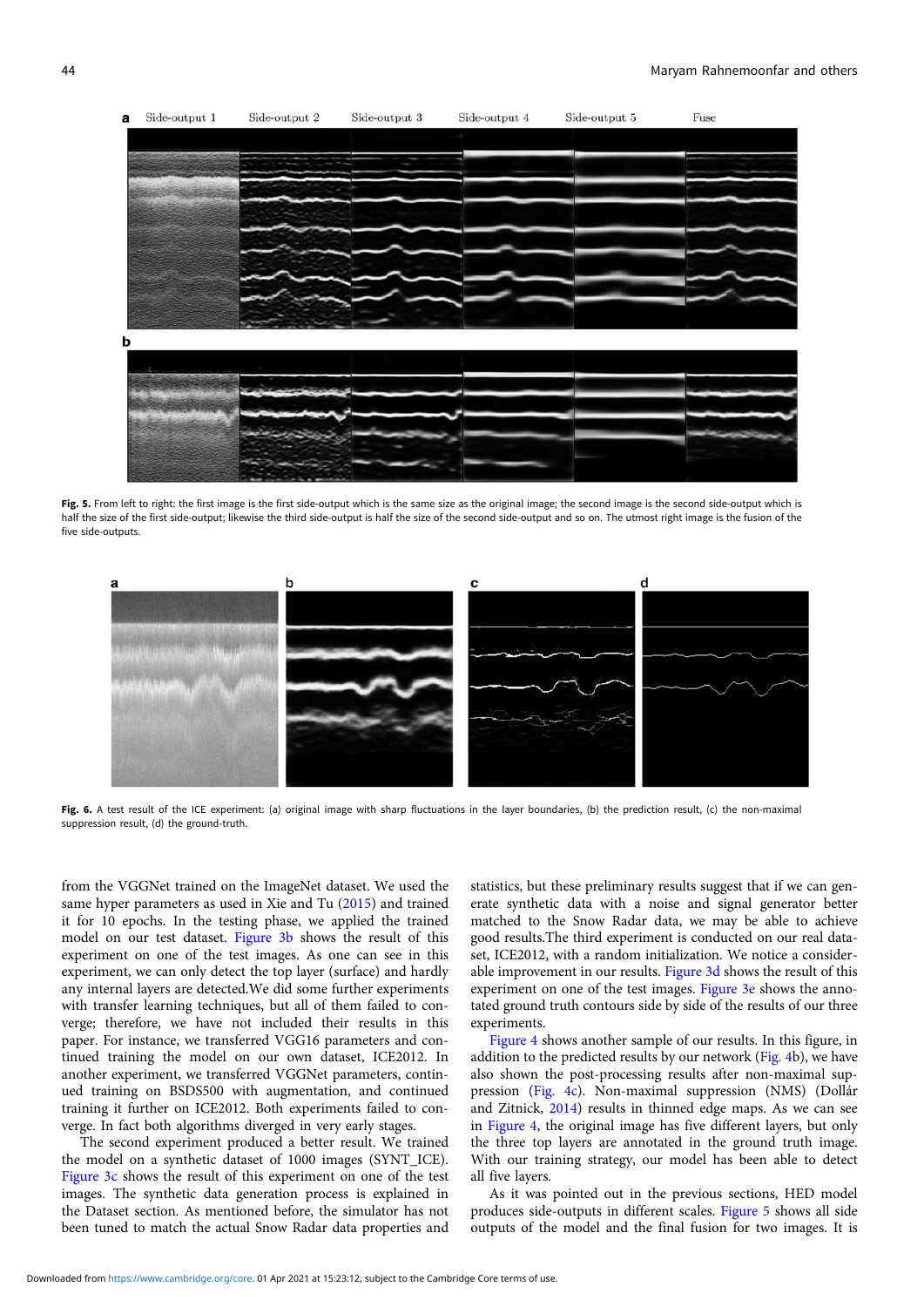

Fig. 7. Another sample where the image contains a high number of laver boundaries. The model is trained and tested on ICE2012; (a) is the original image; (b) is the prediction of the deep neural network; (c) is the post-processing results after the non-maximal suppression (NMS) and finally (d) is the ground-truth result.

Table 1. Evaluation results for the test dataset. The ICE column illustrates the result of our experiment where we trained and tested the model on the real dataset of ice images. ODS is the Optimal Dataset Scale, OIS is the Optimal Image Scale and AP is the Average Precision. This experiment provided the best results shown in bold fonts. The SYNT column: trained on the synthetic images dataset and tested on the real test data. The BSDS column: trained the model on the BSDS500 dataset and tested on the real ice images

|        | <b>BSDS</b> |            |       | <b>SYNT</b> |            |       | <b>ICE</b> |            |       |
|--------|-------------|------------|-------|-------------|------------|-------|------------|------------|-------|
|        | <b>ODS</b>  | <b>OIS</b> | AP    | <b>ODS</b>  | <b>OIS</b> | AP    | ODS        | <b>OIS</b> | AP    |
| Side 1 | 0.130       | 0.111      | 0.073 | 0.175       | 0.173      | 0.123 | 0.320      | 0.465      | 0.261 |
| Side 2 | 0.162       | 0.186      | 0.082 | 0.415       | 0.503      | 0.234 | 0.763      | 0.779      | 0.760 |
| Side 3 | 0.199       | 0.202      | 0.075 | 0.614       | 0.628      | 0.491 | 0.796      | 0.824      | 0.786 |
| Side 4 | 0.170       | 0.196      | 0.055 | 0.385       | 0.382      | 0.206 | 0.732      | 0.769      | 0.645 |
| Side 5 | 0.276       | 0.295      | 0.138 | 0.448       | 0.496      | 0.364 | 0.512      | 0.572      | 0.399 |
| Fuse   | 0.139       | 0.164      | 0.040 | 0.292       | 0.379      | 0.217 | 0.815      | 0.854      | 0.815 |
|        |             |            |       |             |            |       |            |            |       |

apparent that the first side-outputs contain more details of the image while the later side outputs project the general structure of the image. The noise is more apparent in the first side-output while the last side-output is more enhanced.

[Figure 6](#page-5-0) provides a sample result of an image with more fluctuations in the layer boundaries. Compared to the ground truth labels, our method can detect all layers including layers that are difficult to track manually.

Figure 7 shows another example of how well the model works in the case of images that contain many internal layers. In this figure, the original image contains many layers. Towards the bottom of the image, the ground-truth labeled data miss tracking a couple of layers but our model (Figs b and c) is able to detect them. However, our model does fail to predict the very last bottom layer.

#### 6.1. Quantitative results

To evaluate our results quantitatively, we have used three different metrics; The Optimal Dataset Scale (ODS) or best F-measure on the dataset for a fixed scale, the Optimal Image Scale (OIS) or aggregate F-measure on the dataset for the best scale in each image, and the Average Precision (AP) on the full recall range (equivalently, the area under the precision-recall curve) (Arbelaez and others, [2011\)](#page-7-0). Table 1 shows the quantitative results for all three experiments with the three aforementioned metrics (ODS, OIS, AP) for all side-outputs as well as the fuse layer. The first column in Table 1 presents the results for transfer learning in which the model is trained on the BSDS500 dataset, and tested on the real test data. The second column shows the result of the model trained on the synthetic ice data (SYNT\_ICE),

Table 2. Comparison between a traditional edge detection method such as Canny, with the deep learning method trained in different ways

| Methods     | <b>ODS</b> | <b>OIS</b> | AP    |
|-------------|------------|------------|-------|
| Canny       | 0.229      | 0.240      | 0.072 |
| <b>BSDS</b> | 0.139      | 0.164      | 0.040 |
| <b>SYNT</b> | 0.292      | 0.379      | 0.217 |
| <b>ICE</b>  | 0.815      | 0.854      | 0.815 |

and tested on the real test data. The final column shows the result of training the model on real data and evaluated on the real test data. As we can see in Table 1, the third experiment (ICE) shows the most accurate results compared to the other two experiments (BSDS and SYNT). Also the fusion of all side-outputs (Fuse) presents the most accurate result compared to each individual side-output.

Table 2 shows the result of the three experiments in comparison to a traditional edge detection technique (Canny) using the three different metrics. We can see in this table that the deep learning results, especially the ICE experiments, show more accurate results compared to the traditional edge detection technique (Canny). We also used the precision-recall curve where the green line shows the value for F-measure. [Figure 8](#page-7-0) shows the precision-recall curve for all side-outputs for our ICE experiment. We can see in this figure that the Fuse result depicts a closer curve to the labeled data (green point).

[Figure 9](#page-7-0) shows the precision-recall curve for all three experiments in addition to the traditional edge detection technique. Here also the ICE experiment presents a closer curve to the labeled data.

#### 7. Conclusion and discussion

In this work, we have studied a multi-scale deep learning model and various approaches to implement it for detecting ice layers in radar imagery. It is important to note that most of the wellknown deep learning approaches work very well on optical images, but can not produce acceptable results for non-optical sensors especially in the presence of noise. The fact that deep learning models are not robust with respect to noise is discussed in various works (Heaven, [2019\)](#page-8-0). In our experiments we have shown that transfer learning approaches do not work well for radar images, while training from scratch yields far better results. However, the latter requires annotated data provided by the domain experts. One way to avoid this would be to generate synthetic data. Although the synthetic data used for training in this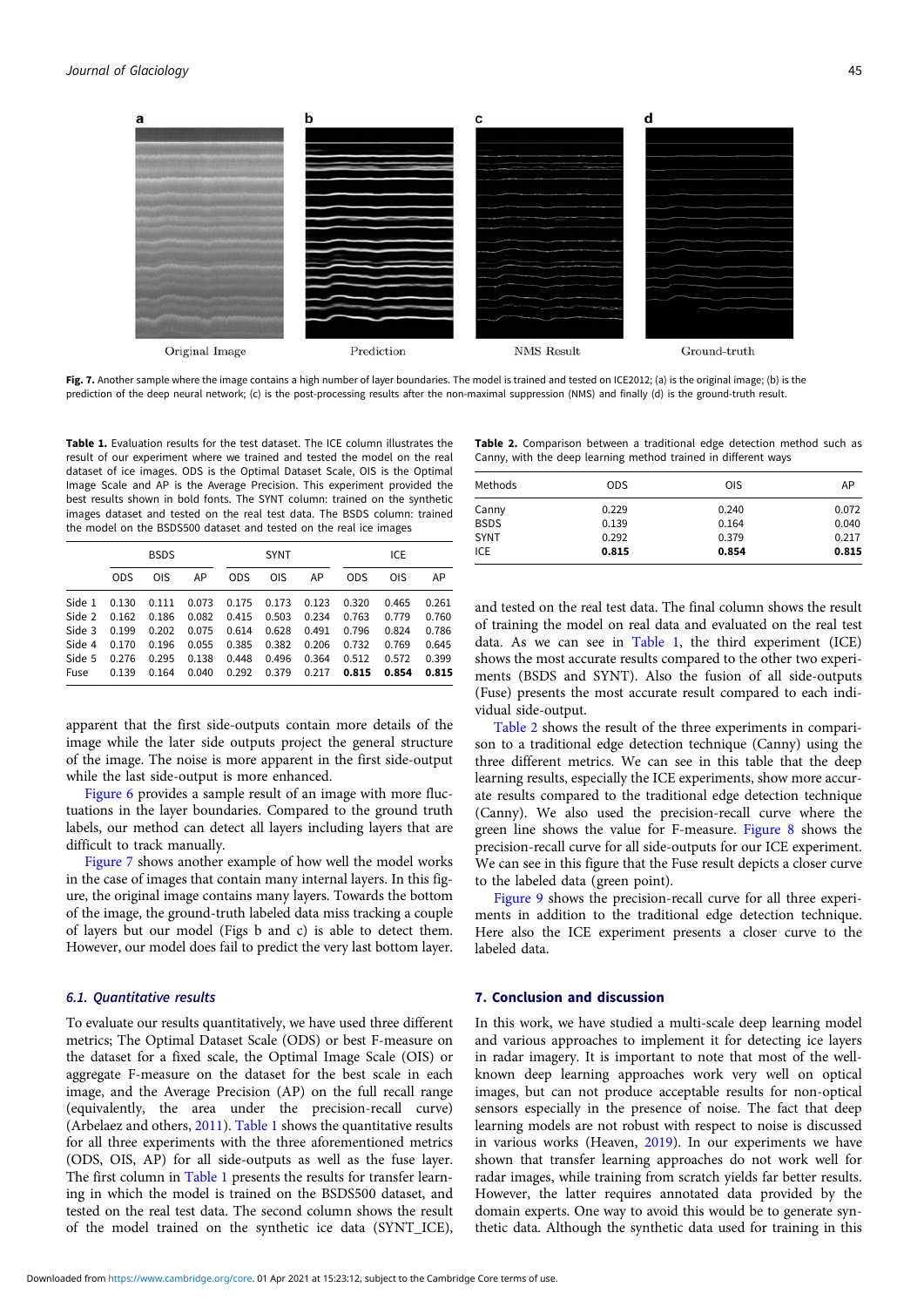<span id="page-7-0"></span>

Fig. 8. Evaluation of the ICE experiment: precision-recall curve for each side-output and their fusion. (a) Side 1, (b) Side 2, (c) Side 3, (d) Side 4, (e) Side 5, (f) Fuse.



Fig. 9. Evaluation comparison: precision-recall curves of various methods applied on our test set: the result of Canny edge detection method, the result of the deep learning model trained on ICE2012 dataset (ICE), BSDS500 dataset (BSDS) and Synthetic data (SYNT).

work only loosely match the actual snow radar, the results indicate that synthetic data could be successfully used for training. Future work should explore training with synthetic data which matches the noise and signal statistics of the actual snow radar data. In the future, we plan to combine AI and physical models to expand the simulated dataset and therefore better train our network. We also plan to develop advanced noise removal technique based on deep learning. Calculating the actual thickness of ice layers from the neural network is also another direction of our research.

Acknowledgments. This work is supported by NSF BIGDATA awards (IIS-1838230, IIS-1838024), IBM and Amazon. Lynn Montgomery assisted in the use of the ground truth data. We also would like to thank Annals of Glaciology Associate Chief Editor Dr. Dustin Schroeder for handling our paper.

#### References

- Arbelaez P, Maire M, Fowlkes C and Malik J (2011) Contour detection and hierarchical image segmentation. IEEE Transactions on Pattern Analysis and Machine Intelligence 33(5), 898–916.
- Berger V, and 6 others (2019) Automated ice-bottom tracking of 2d and 3d ice radar imagery using viterbi and trw-s. IEEE Journal of Selected Topics in Applied Earth Observations and Remote Sensing 12(9), 3272– 3285.
- Bertasius G, Shi J and Torresani L (2015) Deepedge: a multi-scale bifurcated deep network for top-down contour detection. Proceedings of the IEEE Conference on Computer Vision and Pattern Recognition, 4380–4389.
- Bingham RG, Eisen O, Karlsson N, MacGregor JA, Ross N and Young DA (2019) Antarchitecture: an international project to use antarctic englacial layering to interrogate stability of the antarctic ice sheets.
- Bustince H, Barrenechea E, Pagola M and Fernández J (2009) Interval-valued fuzzy sets constructed from matrices: application to edge detection. Fuzzy Sets and Systems 160(13), 1819–1840, ISSN 0165-0114.
- Canny J (1986) A computational approach to edge detection. IEEE Transactions on Pattern Analysis and Machine Intelligence 6, 679–698.
- Carrer L and Bruzzone L (2016) Automatic enhancement and detection of layering in radar sounder data based on a local scale hidden markov model and the viterbi algorithm. IEEE Transactions on Geoscience and Remote Sensing 55(2), 962–977.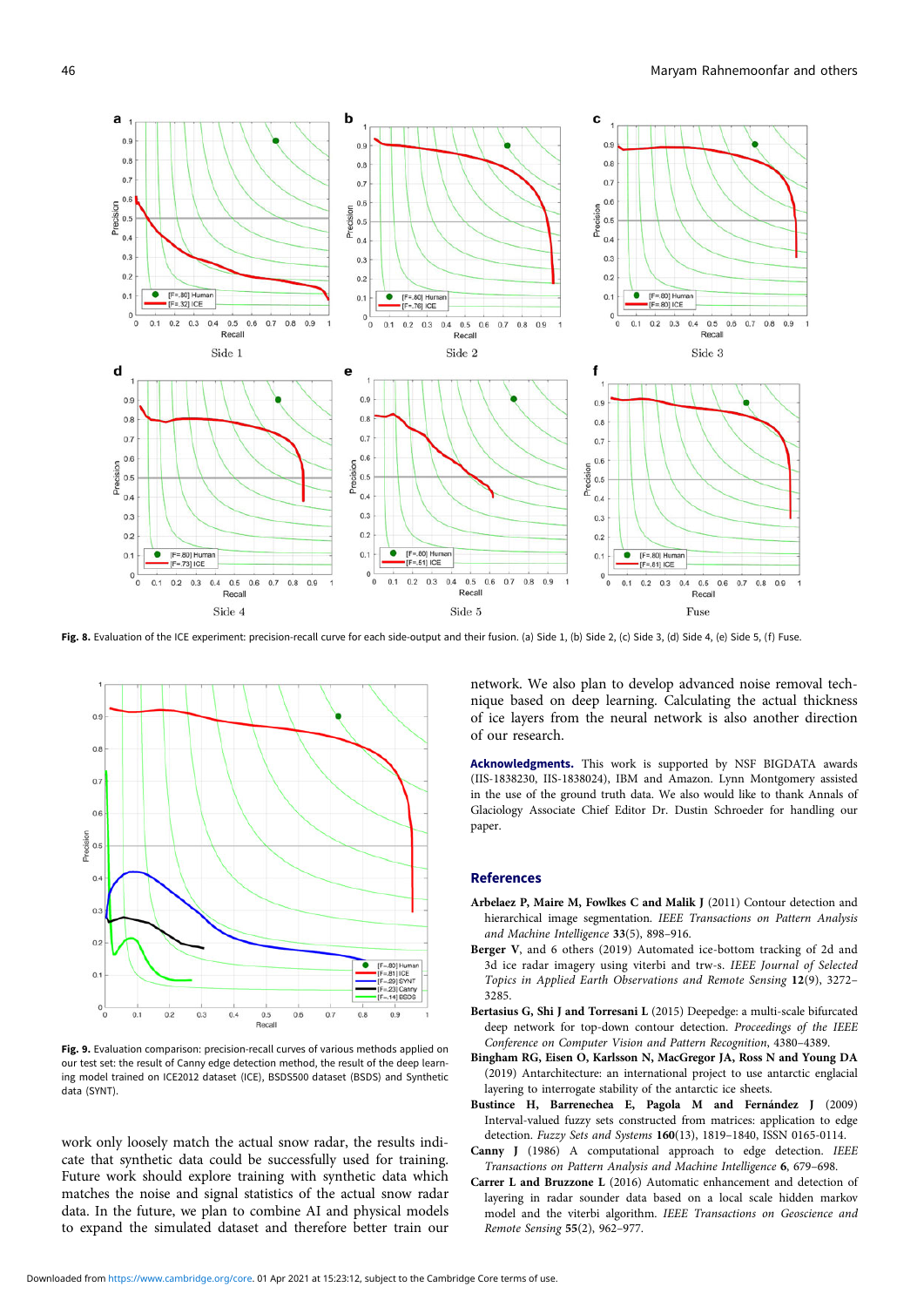- <span id="page-8-0"></span>Cavitte MG, and 7 others (2016) Deep radiostratigraphy of the east antarctic plateau: connecting the dome c and vostok ice core sites. Journal of Glaciology 62(232), 323–334.
- Crandall DJ, Fox GC and Paden JD (2012) Layer-finding in radar echograms using probabilistic graphical models. IEEE 2012 21st International Conference on Pattern Recognition (ICPR), 1530–1533.
- Deng Jand 5 others (2009) Imagenet: a large-scale hierarchical image database. 2009 IEEE conference on computer vision and pattern recognition, 248–255.
- de Paul Onana V, Koenig LS, Ruth J, Studinger M and Harbeck JP (2014) A semiautomated multilayer picking algorithm for ice-sheet radar echograms applied to ground-based near-surface data. IEEE Transactions on Geoscience and Remote Sensing 53(1), 51–69.
- Dollár P and Zitnick CL (2014) Fast edge detection using structured forests. IEEE Transactions on Pattern Analysis and Machine Intelligence 37(8), 1558–1570.
- Farabet C, Couprie C, Najman L and LeCun Y (2013) Learning hierarchical features for scene labeling. IEEE Transactions on Pattern Analysis and Machine Intelligence 35(8), 1915–1929.
- Girshick R, Donahue J, Darrell T and Malik J (2014) Rich feature hierarchies for accurate object detection and semantic segmentation. 2014 IEEE Conference on Computer Vision and Pattern Recognition, 580–587.
- Hariharan B, Arbeláez P, Girshick R and Malik J (2014) Simultaneous Detection and Segmentation. Cham: Springer International Publishing, 297–312.
- He K, Zhang X, Ren S and Sun J (2016) Deep residual learning for image recognition. Proceedings of the IEEE Conference on Computer Vision and Pattern Recognition, 770–778.
- Heaven D (2019) Why deep-learning ais are so easy to fool. Nature 574(7777), 163.
- IMBIE-Team and others (2019) Mass balance of the greenland ice sheet from 1992 to 2018. Nature 579(7798), 233–239.
- IPCC (2014a) IPCC AR5 WG1 Summary for Policymakers. Cambridge, United Kingdom and New York, NY, USA: Cambridge University Press.
- IPCC (2014b) IPCC AR5 WG2 Summary for Policymakers. Cambridge, United Kingdom and New York, NY, USA: Cambridge University Press.
- Kamangir H, Rahnemoonfar M, Dobbs D, Paden J and Fox G (2018) Deep hybrid wavelet network for ice boundary detection in radar imagery. IEEE IGARSS 2018–2018 IEEE International Geoscience and Remote Sensing Symposium, 3449–3452.
- Koenig LS and 9 others 2016) Annual greenland accumulation rates (2009– 2012) from airborne snow radar. The Cryosphere 10(4), 1739–1752.
- Krizhevsky A, Sutskever I and Hinton GE (2012a) Imagenet classification with deep convolutional neural networks. Advances in Neural Information Processing Systems, vol. 25, 1097–1105, Curran Associates, Inc.
- Krizhevsky A, Sutskever I and Hinton GE (2012b) Imagenet classification with deep convolutional neural networks. Advances in Neural Information Processing Systems, 1097–1105.
- Lee S, Mitchell J, Crandall DJ and Fox GC (2014) Estimating bedrock and surface layer boundaries and confidence intervals in ice sheet radar imagery using mcmc. 2014 IEEE International Conference on Image Processing (ICIP), 111–115.
- Liu Y, Cheng MM, Hu X, Wang K and Bai X (2017) Richer convolutional features for edge detection. Proceedings of the IEEE Conference on Computer Vision and Pattern Recognition, 3000–3009.
- Liu Y and Lew MS (2016) Learning relaxed deep supervision for better edge detection. Proceedings of the IEEE Conference on Computer Vision and Pattern Recognition, 231–240.
- MacGregor JA, and 9 others (2015a) Radiostratigraphy and age structure of the greenland ice sheet. Journal of Geophysical Research: Earth Surface 120(2), 212–241.
- MacGregor JA, and 9 others (2015b) Radiostratigraphy and age structure of the greenland ice sheet. Journal of Geophysical Research: Earth Surface 120(2), 212–241.
- MacGregor JA, and 9 others (2016) A synthesis of the basal thermal state of the greenland ice sheet. Journal of Geophysical Research: Earth Surface 121 (7), 1328–1350.
- Marr D and Hildreth E (1980) Theory of edge detection. Proceedings of the Royal Society of London. Series B. Biological Sciences 207(1167), 187–217.
- Martin D, Fowlkes C, Tal D and Malik J (2001) A database of human segmented natural images and its application to evaluating segmentation

algorithms and measuring ecological statistics. Proc. 8th Int'l Conf. Computer Vision, vol. 2, 416–423.

- Medley B, and 9 others (2014) Constraining the recent mass balance of pine island and thwaites glaciers, west antarctica, with airborne observations of snow accumulation. The Cryosphere 8(4), 1375–1392.
- Mitchell JE, Crandall DJ, Fox G and Paden J (2013a) A semi-automatic approach for estimating near surface internal layers from snow radar imagery. IGARSS, 4110–4113.
- Mitchell JE, Crandall DJ, Fox GC, Rahnemoonfar M and Paden JD (2013b) A semi-automatic approach for estimating bedrock and surface layers from multichannel coherent radar depth sounder imagery. SPIE Remote Sensing, 88921–88926, International Society for Optics and Photonics.
- Mostajabi M, Yadollahpour P and Shakhnarovich G (2015) Feedforward semantic segmentation with zoom-out features. 2015 IEEE Conference on Computer Vision and Pattern Recognition (CVPR), 3376–3385.
- Panton C (2014) Automated mapping of local layer slope and tracing of internal layers in radio echograms. Annals of Glaciology 55(67), 71–77.
- Rahnemoonfar M, Abbassi A, Paden J and Fox GC (2017a) Automatic ice thickness estimation in radar imagery based on charged particle concept. IEEE International Geoscience and Remote Sensing Symposium, 3743–3746.
- Rahnemoonfar M and Dobbs D (2019) Semantic segmentation of underwater sonar imagery with deep learning. 2017 IEEE International Geoscience and Remote Sensing Symposium (IGARSS), 9455–9458.
- Rahnemoonfar M, Dobbs D, Yari M and Starek MJ (2019a) Discountnet: Discriminating and counting network for real-time counting and localization of sparse objects in high-resolution UAV imagery. Remote Sensing 11(9), 1128.
- Rahnemoonfar M, Fox GC, Yari M and Paden J (2017b) Automatic ice surface and bottom boundaries estimation in radar imagery based on level-set approach. IEEE Transactions on Geoscience and Remote Sensing, 55(9), 5115–5122.
- Rahnemoonfar M, Johnson J and Paden J (2019b) Ai radar sensor: Creating radar depth sounder images based on generative adversarial network. Sensors 19(24), 5479.
- Rahnemoonfar M, Johnson J and Paden J (2020) Radar sensor simulation with generative adversarial network. IGARSS 2020–2020 IEEE International Geoscience and Remote Sensing Symposium (to appear).
- Rahnemoonfar M, Robin M, Miguel MV, Dobbs D and Adams A (2018) Flooded area detection from UAV images based on densely connected recurrent neural networks. 2017 IEEE International Geoscience and Remote Sensing Symposium (IGARSS), 3743–3746.
- Rahnemoonfar M and Sheppard C (2017a) Deep count: fruit counting based on deep simulated learning. Sensors 17(4), 905.
- Rahnemoonfar M and Sheppard C (2017b) Real-time yield estimation based on deep learning. Autonomous Air and Ground Sensing Systems for Agricultural Optimization and Phenotyping II, vol. 10218, 1021809, International Society for Optics and Photonics.
- Rahnemoonfar M, Yari M and Fox GC (2016) Automatic polar ice thickness estimation from sar imagery. SPIE Defense+ Security, 982902–982902, International Society for Optics and Photonics.
- Rignot E, and 5 others (2019) Four decades of antarctic ice sheet mass balance from 1979-2017. Proceedings of the National Academy of Sciences 116(4), 1095–1103.
- Rodriguez-Morales F, and 8 others (2018) Radar systems for ice and snow measurements onboard manned and unmanned aircraft. IEEE Latin America Transactions 16(9), 2473–2480.
- Shen W, Wang X, Wang Y, Bai X and Zhang Z (2015) Deepcontour: a deep convolutional feature learned by positive-sharing loss for contour detection. Proceedings of the IEEE Conference on Computer Vision and Pattern Recognition, 3982–3991.
- Shepherd A, and 9 others (2018) Mass balance of the antarctic ice sheet from 1992 to 2017. Nature 558, 219–222.
- Sheppard C and Rahnemoonfar M (2017) Real-time scene understanding for UAV imagery based on deep convolutional neural networks. 2017 IEEE International Geoscience and Remote Sensing Symposium (IGARSS), 2243–2246.
- Sime LC, Hindmarsh RC and Corr H (2011) Automated processing to derive dip angles of englacial radar reflectors in ice sheets. Journal of Glaciology 57 (202), 260–266.
- Simonyan K and Zisserman A (2015) Very deep convolutional networks for large-scale image recognition. ICLR.